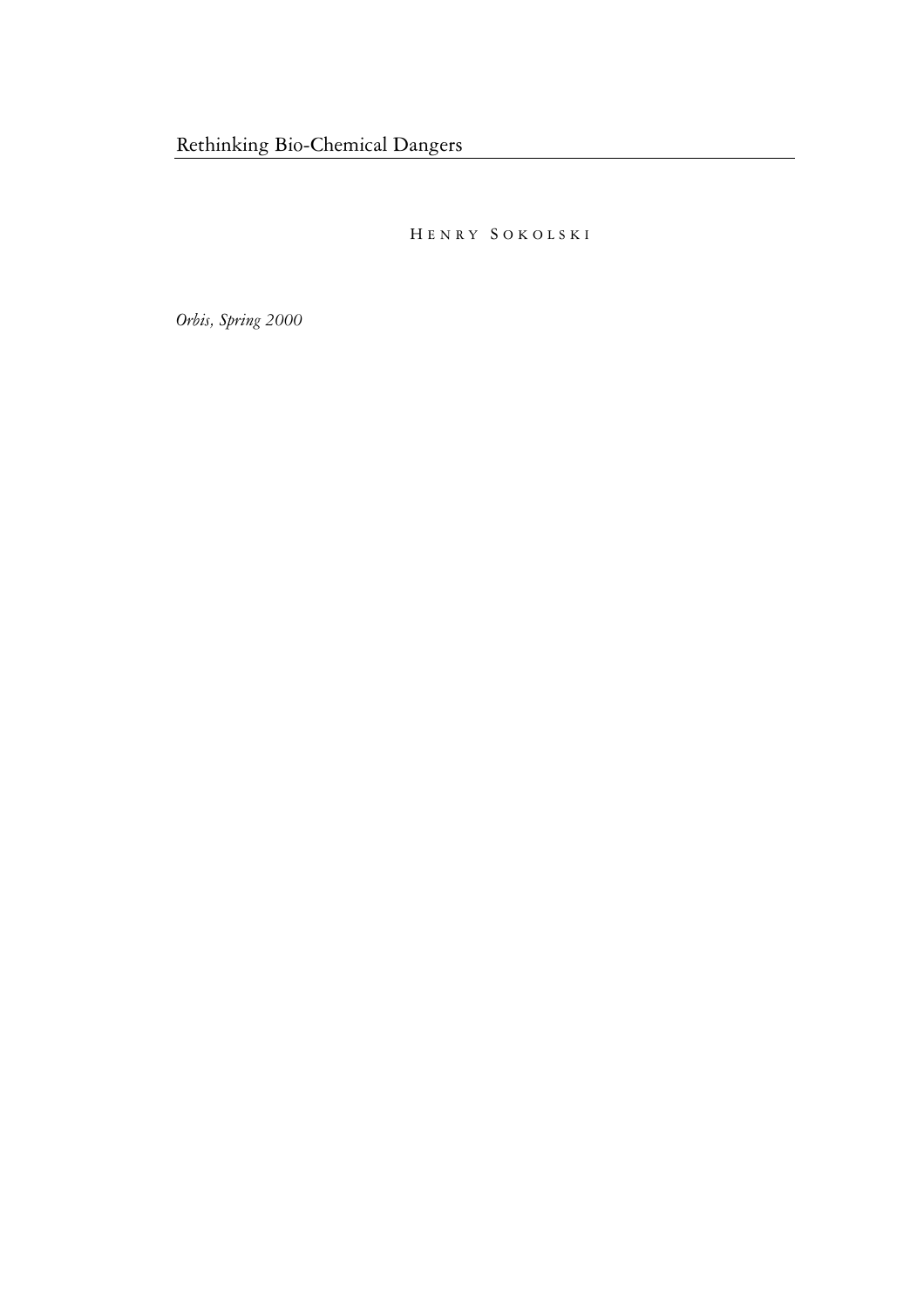Last year President Clinton announced the U.S. would spend \$10 billion on countering terrorism, including biological and chemical threats, for Fiscal year 2000. The presumption was that the Aum Shinrikyo sarin gas subway attack of 1995 was likely to happen here on a much grander scale. Yet, since 1900 there have only been seventy-one known terrorist acts worldwide involving the use of chemical or biological agents. Of the 123 fatalities these attacks caused, only one was American. As for biological attacks worldwide, seventy have occurred in the last century causing nine deaths but only eighteen of these seventy attacks were made by terrorists. These are not large numbers. That said, how much should one make of them? There are, after all, risks not only in underestimating the chemical and biological domestic terrorist threat, but in overestimating it as well. So far, such downside risks have received scant attention. The most prominent of these include:

Raising public consciousness about the possible threat in a manner that emboldens criminals and terrorists to attempt precisely what the government and public want to avoid.

Reassuring the public about the preparedness of government such that any government shortcoming is likely to be magnified to politically fatal levels.

Preemptively undermining U.S. civil liberties in the carne of enhanced homeland defense by encouraging scenarios similar to Ruby Ridge and Waco, Texas, that inspire chemical or biological "Oklahoma City' incidents in retaliation.

Expanding the martial law into the domestic realms of law enforcement by making the response to domestic chemical and biological attacks a core military mission.

Distracting the military from chemical and biological and conventional threats to U.S. bases and embassies overseas.

Encouraging an "America first" siege mentality and a retreat from foreign commitments critical to our nation's security.

Most of these risks, of course, are far from immediate. This, however, could change. Certainly, the downside risks listed are at least as likely as the domestic biological and chemical terrorism threats that might generate them. If we are serious about one, we need to be serious about the other. The question is how? Focusing on two broad considerations should help. The first is determining just how practical current chemical and biological agents are for military and terrorist use. The second is identifying what defensive strengths the U.S. can exploit to mitigate these throats.

About traditional chemical agents, history suggests that in military settings they injure far more than they kill. Thus, on the Western Front in World War I it took an average of just over a ton of agent to kill a single soldier. Only two or three percent of those exposed to gas on the Western Front actually died, and gas was responsible for no more than 5 percent of the wars total casualties. In Iraq's war against Iran, chemical weapons killed 5,000 Iranians. This constituted less than one percent of the 600,000 Iranians who died from all causes during the war.

If military use of chemical and biological agents has been historically rare, domestic criminal and terrorist use of them has been rarer still. Technically, using chemicals to produce massive casualties is difficult, as demonstrated by the Aum Shinrikyo experience. In an attack a year before the famous Tokyo subway strike, things wont awry. The intended targets—three judges—failed to receive fatal doses. Instead, wind blew the agent in the wrong direction and killed seven innocents. Nor are the perpetrators themselves immune. One of the Aum terrorists was overwhelmed by the agent he tried to deliver (a risk also run by those producing the agent). Also, in the case of the most successful of the subway attacks, the sarin was not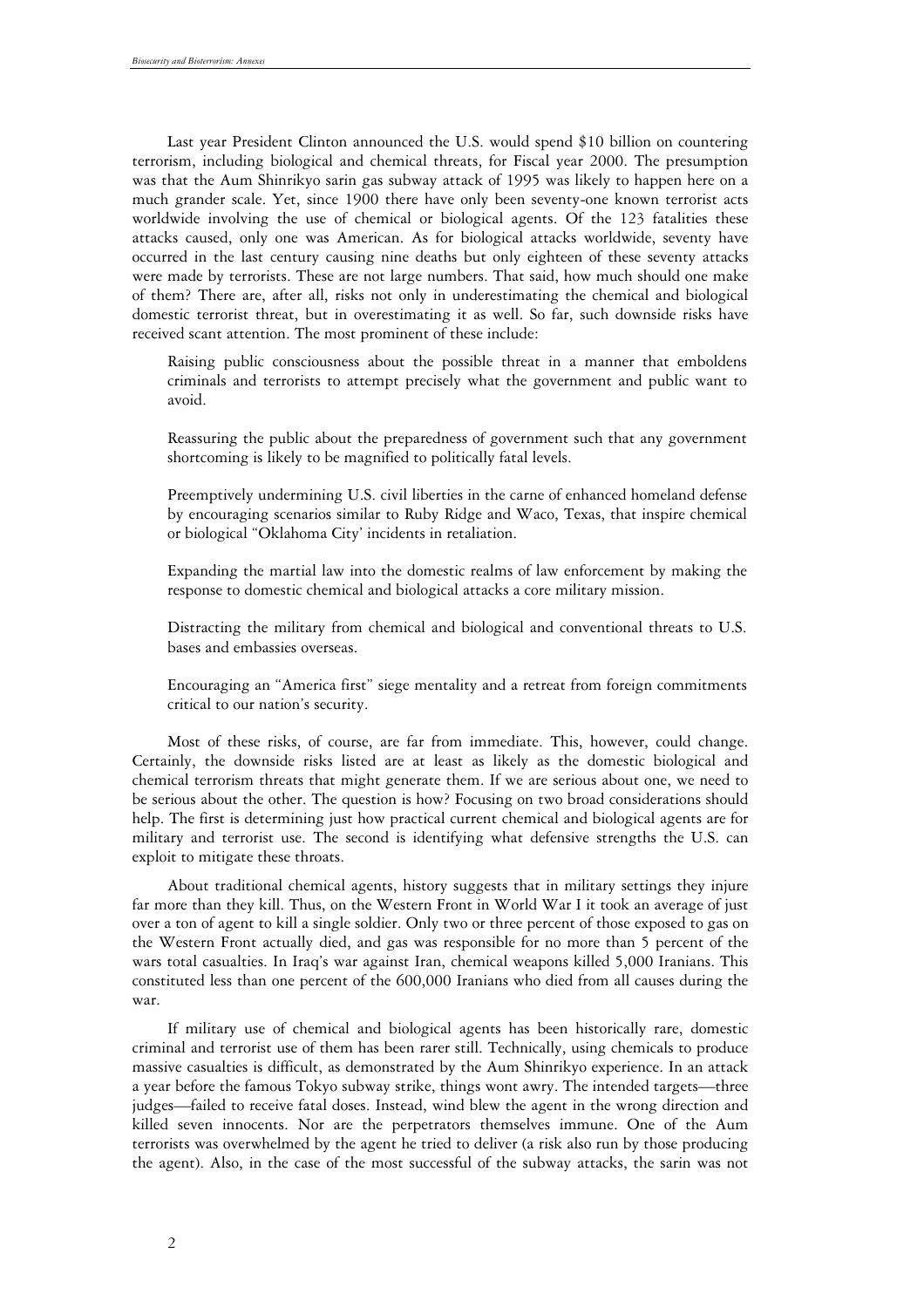optimized for the widest possible dissemination, i.e., as a gas. All twelve of the deaths caused by the attack were due to the victims' direct contact with liquid sarin. Optimizing the agents' delivery with aerosol dispensers, however, would have increased the risk of killing the carriers and the likelihood of the operation being discovered by law enforcement officials. The technical challenges of terrorists using traditional biological agents to produce massive fatalities are no less daunting. Biological agents are lethal only if inhaled, and particles larger than ten microns are likely to be blocked before they reach the lungs. On the other hand, agent particles approaching one micron are likely to be exhaled and so will not remain in the lungs. Operationally, particles sized between five and ten microns are optimal.

Spreading biological agent in particles of that precise size, however, is difficult. The only organizations that have done so are states. Sunlight, moreover, kills or denatures most biological agents (making night-time dispersal imperative), and wind patterns and humidity can reduce the lethality of an anthrax attack 1,000 fold. All of the above observations pertain to the use of traditional chemical and biological agents to produce massive casualties.

Two developments, however, may change the way we look at chemical and biological munitions. The first is Russia's recent development of a far more lethal and persistent family of binary chemical substances known as Novichok (Russian for 'newcomer") agents. The second is the possible development of a new class of biological agents known as bioregulators. In the late 1980s and early l990s, Russia produced several new agents that were made of chemicals not controlled by the Chemical Weapons Convention. These agents, referenced by a variety of code names including Substance 33, A-230, A-232 A-234, Novichok-5, Novichuk-7, are geared for the deployment of binaries munitions that use two agents that are benign when kept separate, But lethal when mixed. Indeed, these chemicals are at least as toxic and persistent as the most lethal nerve agent, VX, and some are reported to be ten times as toxic. At the same time, they are far more difficult to detect and far easier to manufacture covertly since they can be made with common chemicals in relatively simple pesticide factories. Finally, unlike VX, which can be defeated quickly with injectable antidotes, Novichok agents are at least as resistant to treatment as Soman. Clearly, these agents are much more attractive for military use than traditional agents. If delivery were accomplished covertly with special forces, there might not be any warning and targeted troops would be unable to don protective gear before lethal exposure. Also, given these agents' persistence and lethality, far less would be needed to accomplish any given mission. Mere remote than Novichok agents, But still worrisome, is the prospect that incapacitates known as bioregulators might be developed in a form that could be weaponized. Bioregulators are present in our bodies in small amounts. They determine hormone release, control of the body temperature, sloop, mood, consciousness, and emotions. Using the latest recombinant-DNA techniques, scientists might modify bioregulators to enhance their potency and effect.

So far, the key obstacle to weaponizing such agents has been dissemination. Assuming further research overcomes those problems, though, such bioregulator agents would be militarily attractive for three reasons. First, their novelty would almost guarantee their ability to evade current biological agent detectors. Second, unlike other biological agents, they would have immediate effects and thus could be used to disrupt military. Third, they could be far potency as compared to traditional chemical agents.

Given their novelty and complexity, use of bioregulators or Novichok agents by terrorists is hardly eminent. However, the possibility of criminals or terrorists using traditional agents, if only to cause panic through minor attacks, cannot be dismissed. Fortunately, the U.S. has considerable resources already in place to address such threats. All told, there are 32,000 fire departments, 8,000 emergency medical services, and 17,000 law-enforcement agencies in the U.S., constituting a force of over 2 million first- responders. A good number of fire departments located in industrial areas already are trained to deal with hazardous chemicals. With additional training and equipment, chemical terrorism could be addressed by these and other departments merely as an additional hazardous materials issue. As for dealing with